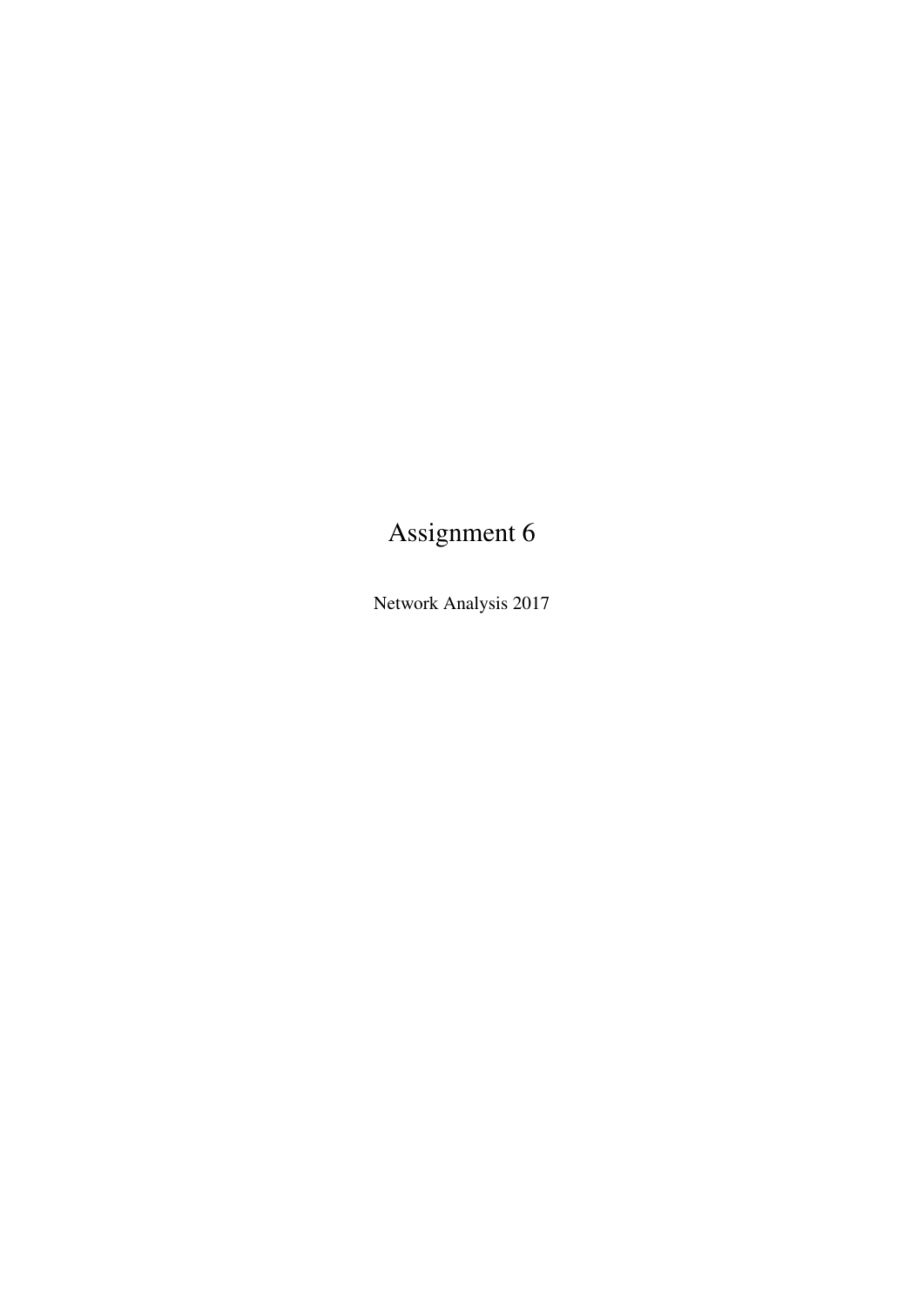### Part 1: Conceptual

```
Exercise 1 (5 points)
```
List the three assumptions underlying DAG estimation and explain these in your own words. Describe of each assumption how violations can lead to problems in the estimation of DAGs.

r

## Part 2: Practical

For this assignment, we need the following R packages (install them first if you do not have them yet):

```
library("psych")
library("bnlearn")
library("qgraph")
```
In this assignment we revisit the Big 5 dataset we used last time, now including variables on age, gender and education:

| Item label     | Item description                                  |  |  |  |
|----------------|---------------------------------------------------|--|--|--|
| A <sub>1</sub> | Am indifferent to the feelings of others          |  |  |  |
| A <sub>2</sub> | Inquire about others' well-being                  |  |  |  |
| A <sub>3</sub> | Know how to comfort others                        |  |  |  |
| A <sub>4</sub> | Love children                                     |  |  |  |
| A5             | Make people feel at ease                          |  |  |  |
| C1             | Am exacting in my work                            |  |  |  |
| C <sub>2</sub> | Continue until everything is perfect              |  |  |  |
| C <sub>3</sub> | Do things according to a plan                     |  |  |  |
| C <sub>4</sub> | Do things in a half-way manner                    |  |  |  |
| C <sub>5</sub> | Waste my time                                     |  |  |  |
| E1             | Don't talk a lot                                  |  |  |  |
| E2             | Find it difficult to approach others              |  |  |  |
| E3             | Know how to captivate people                      |  |  |  |
| E4             | Make friends easily                               |  |  |  |
| E5             | Take charge                                       |  |  |  |
| N1             | Get angry easily                                  |  |  |  |
| N2             | Get irritated easily                              |  |  |  |
| N3             | Have frequent mood swings                         |  |  |  |
| N <sub>4</sub> | Often feel blue                                   |  |  |  |
| N5             | Panic easily                                      |  |  |  |
| O1             | Am full of ideas                                  |  |  |  |
| O2             | Avoid difficult reading material                  |  |  |  |
| O <sub>3</sub> | Carry the conversation to a higher level          |  |  |  |
| O4             | Spend time reflecting on things                   |  |  |  |
| O <sub>5</sub> | Will not probe deeply into a subject              |  |  |  |
| gender         | $Males = 1$ Females = 2                           |  |  |  |
| education      | $1 = HS$ , $2 =$ finished HS, $3 =$ some college, |  |  |  |
|                | $4 =$ college graduate $5 =$ graduate degree      |  |  |  |
| age            | Age in years                                      |  |  |  |

As DAG estimation for ordinal variables is not trivial, we will assume all variables are continuous except gender. We can load the data in R as follows:

#### # Load data: data("bfi")

Next, we need to remove all rows with missing data: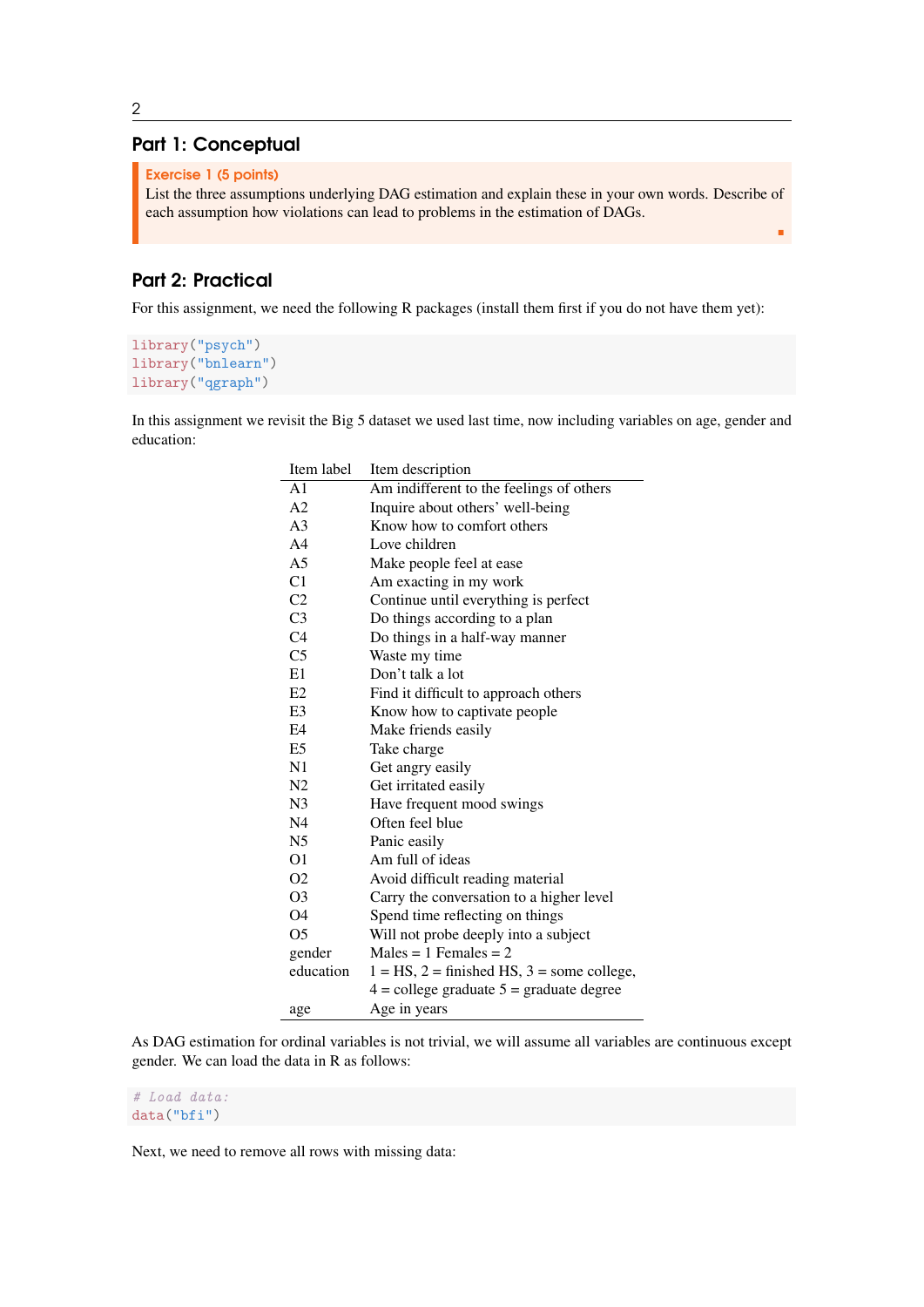```
# Remove NA:
bfiNoNA <- na.omit(bfi)
```
For bnlearn, we have to specify that gender is a categorical variable:

```
# Set gender as catagorical:
bfiNoNA$gender <- factor(bfiNoNA$gender,
                         levels=c(1,2),
                         labels=c("Male","Female"))
```
All other variables we have to set to be numeric (bnlearn otherwise thinks they are of class "integer" and gives an error):

```
# Make everything else numeric:
for (i in c(1:25,27:28)){
  bfiNoNA[,i] <- as.numeric(bfiNoNA[,i])
}
```
Finally, as we cannot readily assume normality, we can apply the nonparanormal transformation to all variables:

```
# Apply non-paranormal transformation:
library("huge")
bfiNoNA[,-26] <- huge.npn(bfiNoNA[,-26])
```
## Conducting the nonparanormal (npn) transformation via shrunkun ECDF....done.

Running all these codes will give you the 'bfiNoNA' dataset you will work with. Your main assignment this week is to select some of the variables you think causally influence each other, think of a hypothetical model, and then estimate the network from data.

For example, I selected the following variables:

```
selection <- c(
  "age", # Age in years
  "education", # Education ranging from 1 = high school to 5 = PhD"C5", # Waste my time
  "O1", # Am full of ideas
  "N5" # Panic easily
\lambdabfiSub <- bfiNoNA[,selection]
```
I expected that the older a person is the less they waste their time and panic easily, and that wasting your time leads to being less full of ideas. A few causal relationships I actually already *know*! I know that age causes in part education, as younger people cannot have finished college yet. I can aide bnlearn by *whitelisting* (forcing to include) this relationship:

```
Whitelist <- matrix(c(
 "age","education"
),,2,byrow=TRUE)
colnames(Whitelist) <- c("from","to")
Whitelist
## from to
## [1,] "age" "education"
```
I can add rows to this matrix to whitelist more edges. Next, I also *know* that age cannot be caused by anything! Therefore, I can *blacklist* (forcing to exclude) all edges to age: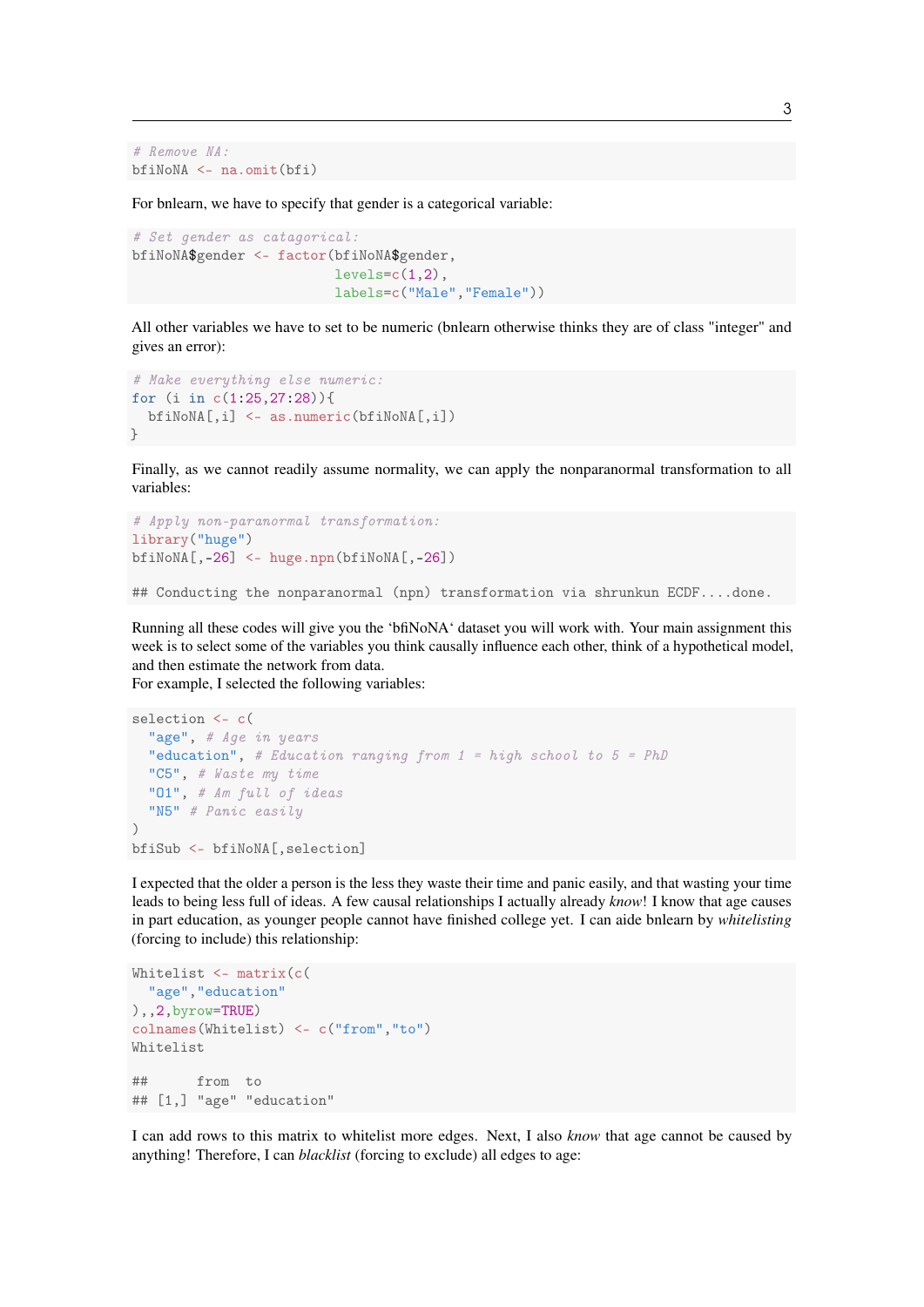```
Blacklist <- matrix(c(
 "education","age",
 "C5","age",
 "O1","age",
 "N5","age"
),,2,byrow=TRUE)
colnames(Blacklist) <- c("from","to")
Blacklist
## from to
## [1,] "education" "age"
## [2,] "C5" "age"
## [3,] "O1" "age"
## [4,] "N5" "age"
```
Now everything is in place! I can use one of the many (see <http://www.bnlearn.com/>) algorithms in bnlearn to estimate a network structure. As I wish to interpret my model causally and I have a large sample-size, I opt for a constraint-based algorithm similar to the IC-algorithm. Here, I use the "Incremental Association Markov Blanket" algorithm:

Res <- iamb(bfiSub, whitelist = Whitelist, blacklist = Blacklist)

Note, if we want some information on the results I can usually print the results, but there seems to be a dependency problem with qgraph leading to an error. If you wish to print the result, you can use the following code:

```
bnlearn:::print.bn(Res)
```
After estimating the network, we may wish to plot it. The bnlearn package is supported by qgraph, and we can readily feed the object to qgraph to plot the results:

```
Labels <- c(
  "age",
  "education",
  "Waste my time",
  "Am full of ideas",
  "Panic easily"
  )
# Plot network:
qgraph(Res, nodeNames = Labs, legend.cex = 0.5)
```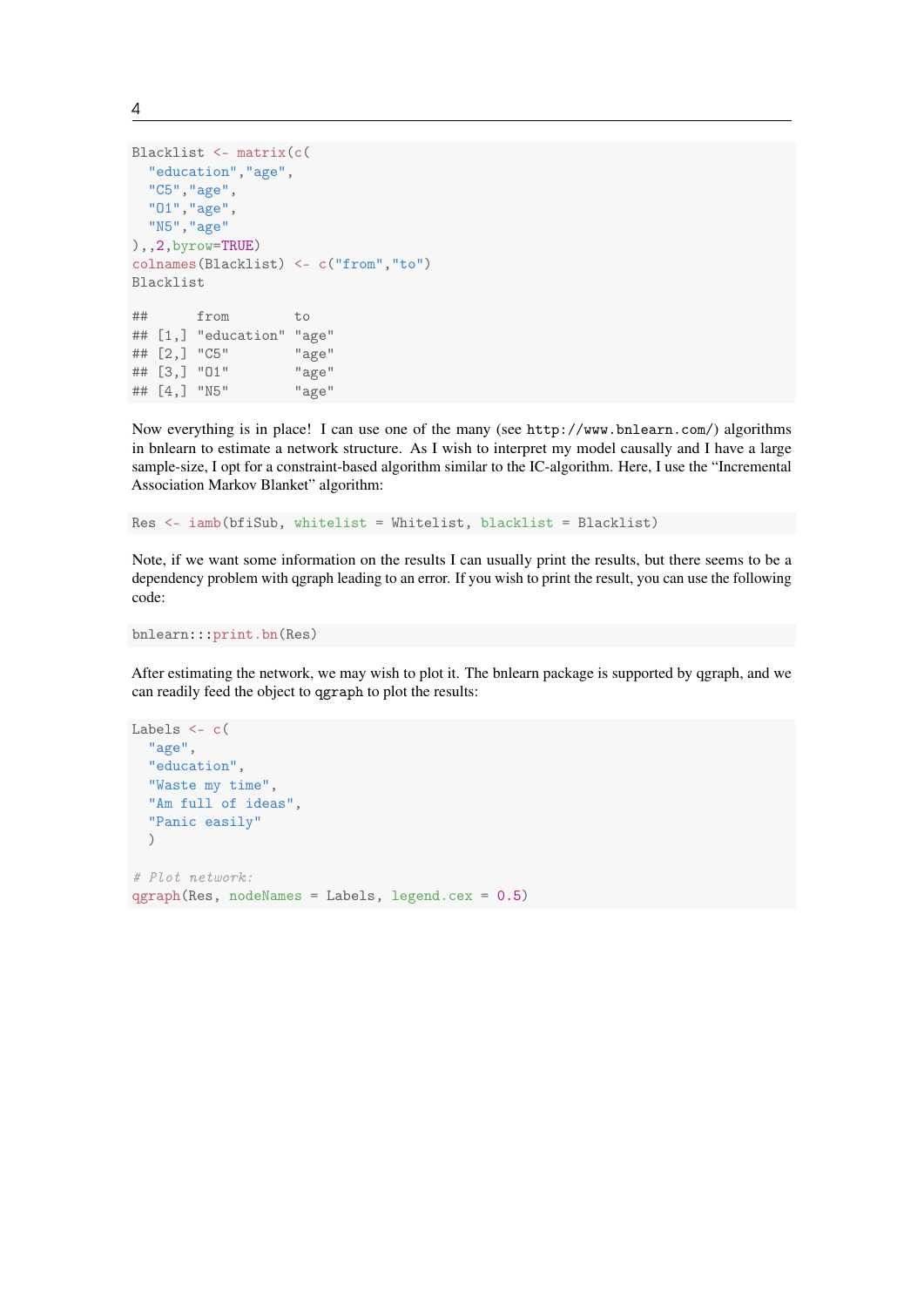

While interesting, this structure tells us little about *how* the variables are assumed to cause each-other (e.g., positive or negative). To do that, we first need to fit the model and obtain model parameters. However, we have one edge (N5 - C5) that is not oriented. We need to orient edges before we can fit the model. From my vast experience in procrastinating, I expect that panicking easily leads to wasting your time:

```
# Set the edge (in bnlearn a directed edge is termed an "arc")::
Res \leftarrow setarc(Res, from = "N5", to="C5")graph <- qgraph(Res, nodeNames = Labels, legend.cex = 0.5)
```


Now we can fit the model:

fit <- bn.fit(Res, bfiSub)

We can investigate this model to check the direction of effect. First, for education:

```
fit$education
```

```
##
## Parameters of node education (Gaussian distribution)
##
```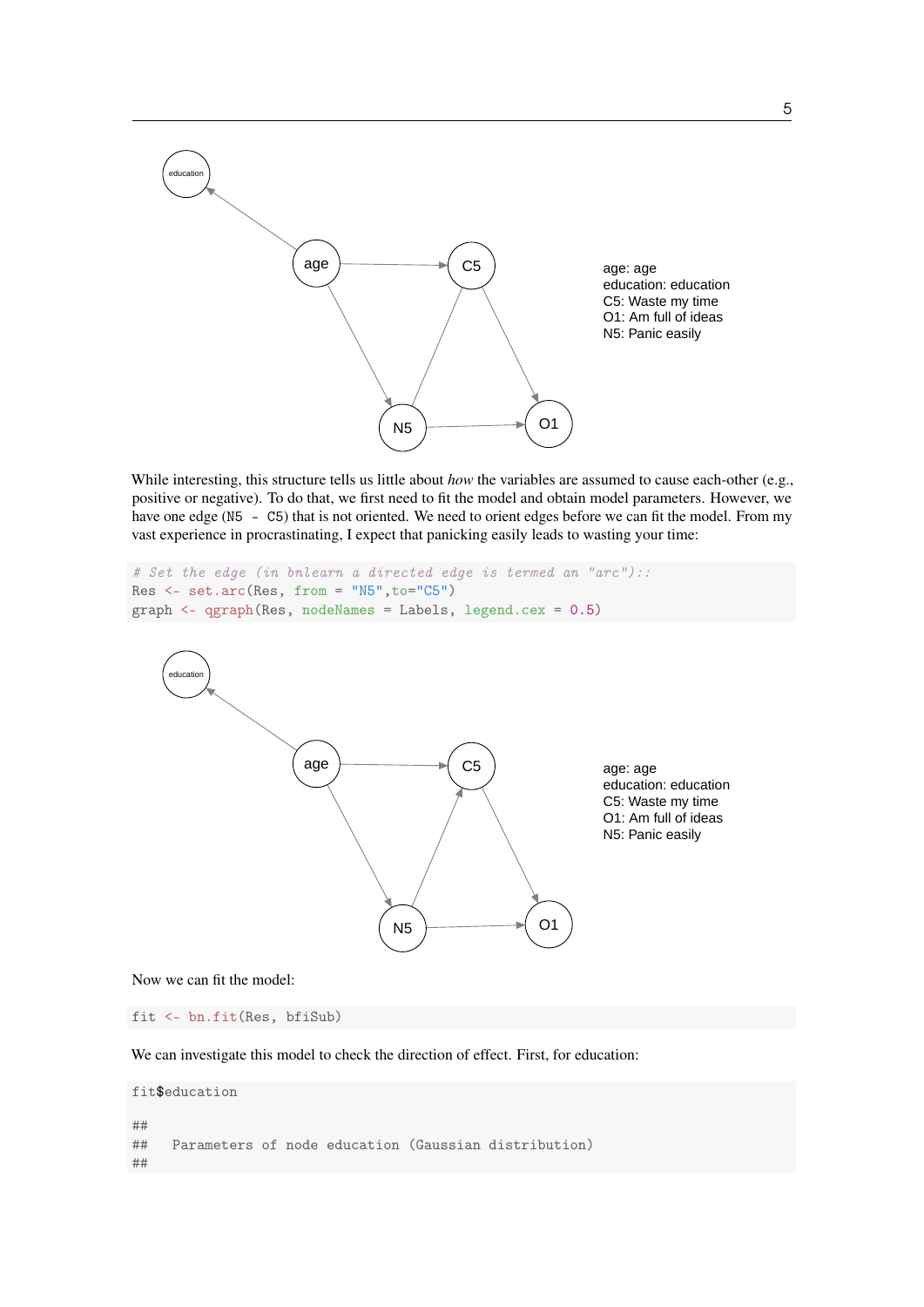6

```
## Conditional density: education | age
## Coefficients:
## (Intercept) age
## -0.005177882 0.285258956
## Standard deviation of the residuals: 0.9582406
```
As expected, the model shows a positive regression slope of age on education (0.285). Next, for "Panic easily":

fit\$N5

```
##
## Parameters of node N5 (Gaussian distribution)
##
## Conditional density: N5 | age
## Coefficients:
## (Intercept) age
## 0.02079959 -0.09530428
## Standard deviation of the residuals: 1.015181
```
Older people appear to panic less. Investigating "Waste my time":

fit\$C5

```
##
## Parameters of node C5 (Gaussian distribution)
##
## Conditional density: C5 | age + N5
## Coefficients:
## (Intercept) age N5
## 0.007213843 -0.060814619 0.187782162
## Standard deviation of the residuals: 1.009865
```
Older people waste their time less, and people who panic easily waste their time more. Finally, for "Am full of ideas":

fit\$O1

```
##
## Parameters of node O1 (Gaussian distribution)
##
## Conditional density: O1 | C5 + N5
## Coefficients:
## (Intercept) C5 N5
## -0.03405320 -0.06376441 -0.13866146
## Standard deviation of the residuals: 0.9873375
```
Both panicking easily and wasting your time seems to cause being less full on ideas! We may wish to investigate our results for stability. To this end, we can bootstrap the model 1000 times (I get some warnings but I'll ignore them):

```
set.seed(1)
boot \leq boot.strength(bfiSub, R = 1000, algorithm = "iamb",
  algorithm.args = list(whitelist = Whitelist, blacklist = Blacklist))
```
Printing the object gives of every edge that was estimated at least once the probability of including an edge (regardless of direction) between two nodes and the proportion that edge was in the given direction: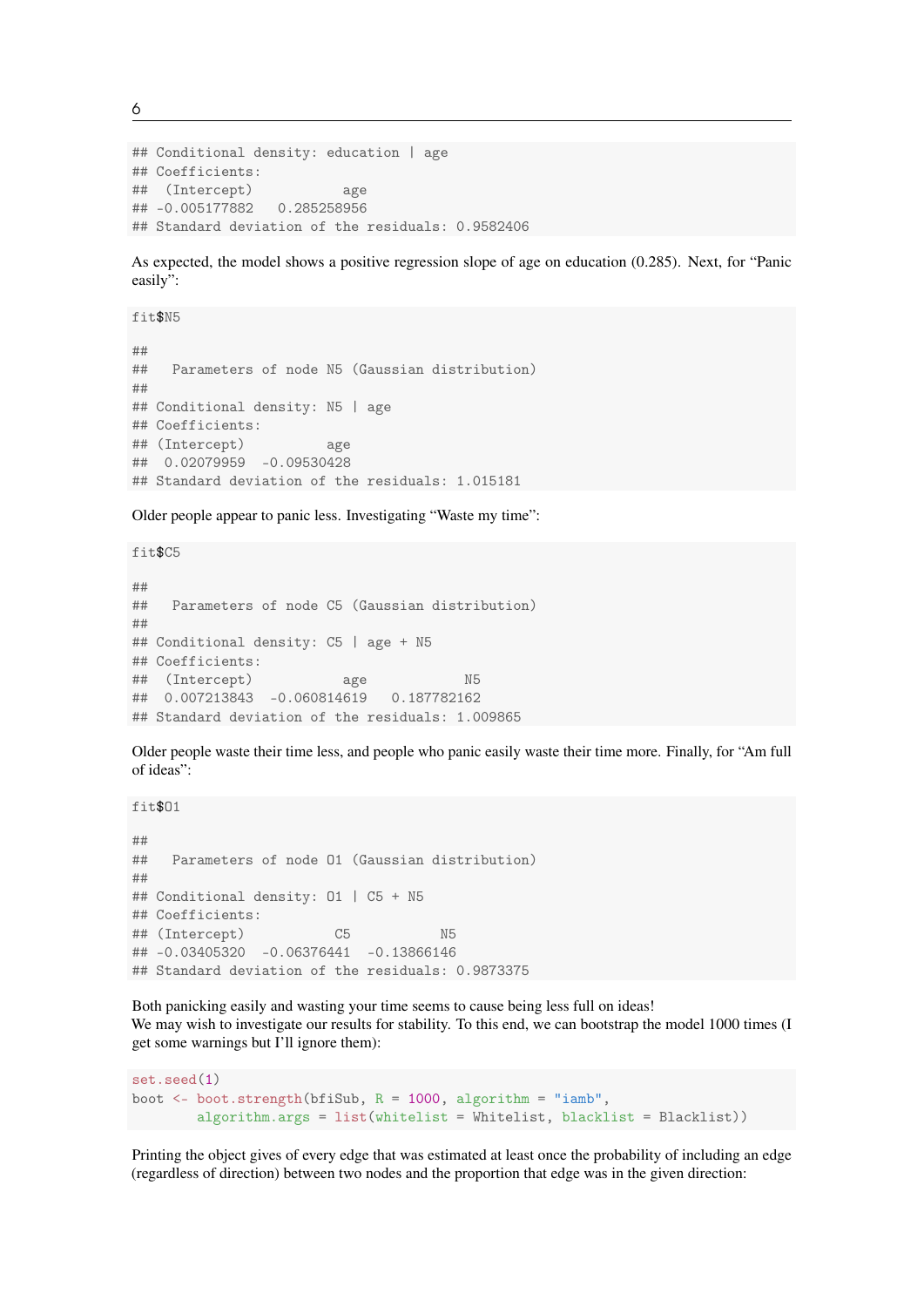| boot  |                |                |                |       |                    |  |  |
|-------|----------------|----------------|----------------|-------|--------------------|--|--|
| ##    |                | from           | to             |       | strength direction |  |  |
| ##    | 1              |                | age education  | 1.000 | 1.00000000         |  |  |
| ##    | $\overline{2}$ | age            | C5             |       | 0.876 1.00000000   |  |  |
| ##    | 3              | age            | 01             | 0.210 | 1.00000000         |  |  |
| ##    | 4              | age            | N <sub>5</sub> |       | 0.945 1.00000000   |  |  |
| ##    | 5              | education      | age            |       | 1.000 0.00000000   |  |  |
| ##    | 6              | education      | C <sub>5</sub> |       | 0.431 0.52784223   |  |  |
| ##    | 7              | education      | 01             |       | 0.118 0.95338983   |  |  |
| ##    | 8              | education      | N <sub>5</sub> |       | 0.063 0.74603175   |  |  |
| ##    | 9              | C <sub>5</sub> | age            |       | 0.876 0.00000000   |  |  |
| ##    | 10             | C <sub>5</sub> | education      | 0.431 | 0.47215777         |  |  |
| ##    | 11             | C <sub>5</sub> | 01             |       | 0.847 0.71900826   |  |  |
| ##    | 12             | C <sub>5</sub> | N <sub>5</sub> |       | 1.000 0.43200000   |  |  |
| ##    | 13             | 01             | age            |       | 0.210 0.00000000   |  |  |
| ##    | 14             | 01             | education      |       | 0.118 0.04661017   |  |  |
| ##    | 15             | 01             | C <sub>5</sub> |       | 0.847 0.28099174   |  |  |
| ##    | 16             | 01             | N <sub>5</sub> |       | 1.000 0.22050000   |  |  |
| ##    | 17             | N <sub>5</sub> | age            |       | 0.945 0.00000000   |  |  |
| ##    | 18             | N <sub>5</sub> | education      |       | 0.063 0.25396825   |  |  |
| ##    | 19             | N <sub>5</sub> | C <sub>5</sub> |       | 1.000 0.56800000   |  |  |
| ## 20 |                | N <sub>5</sub> | 01             |       | 1.000 0.77950000   |  |  |

This object is also supported by qgraph, which automatically combines the information of presence of an edge and direction into a single weight (proportion of times the specific directed edge was estimated):





This tells me that bnlearn was not certain about the direction between N5 and C5 (which we already knew), was a bit uncertain about the direction between C5 and O1, and more certain of other effects. Almost half the times the algorithm estimated an edge between education and C5 too. The edge age  $\rightarrow$  education has a weight of 1, as it was whitelisted.

#### Exercise 2 (10 points)

Your task is to analyze a dataset using DAG estimation and to write a scientific report (max 1000 words) on your findings. Choose a set of variables (you can use variables that I did, but do not use exactly the